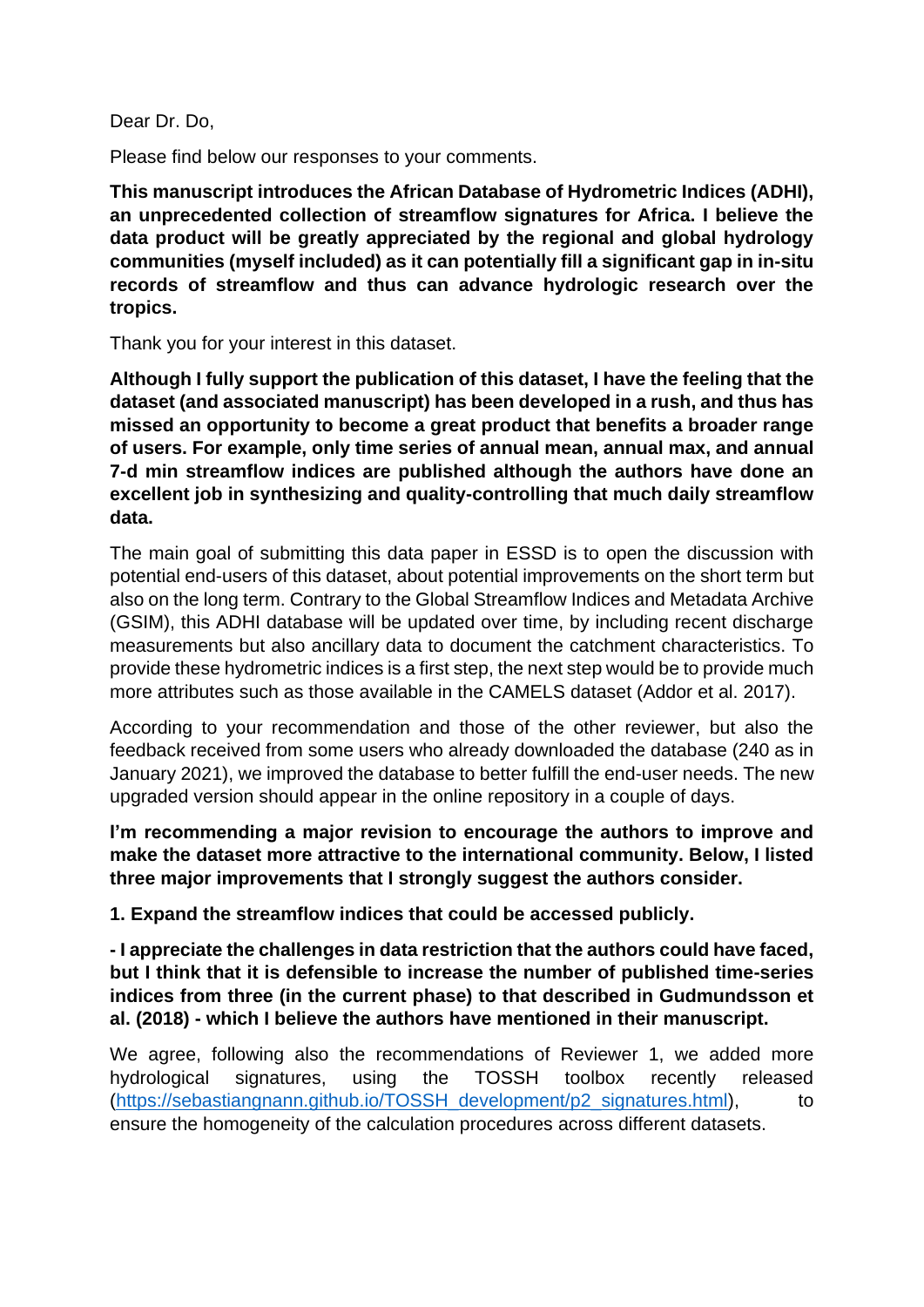**- I do think that at the minimum, time series of monthly indices (mean, max, min) would be highly appreciated by the global community to support a wide range of hydro-climatological research.**

We added these time series in the database.

**- I feel that the static percentiles that currently published in the summary text file could be re-processed using the block-window approach (e.g. yearly) to derive time-series that are useful to assess hydrological changes in Africa.**

We added the time series of the percentiles.

## **2. Providing catchment shapefiles**

**Figure 3 shows that the authors have also compiled/generated a great collection of catchment boundaries. This is another great asset that could benefit a broad range of end-users. I think publishing this information will not inflict any troubles regarding data policies.**

Indeed, the catchment boundaries were delineated using a public dataset (HydroSheds DEM). As indicated in section 2.4 we were able to compare for some basins the areas calculated with the available metadata. But uncertainties remain both on these metadata from very different organizations, but also on the basin delimitation procedure due to the uncertainty on the coordinates of some stations (as indicated also in the GSIM paper). The automatic relocation procedure of stations applied for the GSIM database is probably not optimal in regions with complex orography or areas of low relief and we experienced the exact same issue.

This is why in the last months we tried to: 1/ collect ancient metadata mostly from field campaigns about catchment maps and stations coordinates (in particular many scanned documents from this portal [https://horizon.documentation.ird.fr\)](https://horizon.documentation.ird.fr/) 2/ delineate the catchment boundaries within a GIS for all catchments where the automatic delineation did not work. Now the catchment boundaries will be provided in the updated database (in shapefile format).

**3. Although I have not provided any specific comments on the manuscript (as I expect a major revision to make the manuscript become stronger), I have some general comments on the writing that may help better highlight the contribution of this dataset:**

**- The title: please consider some assertion titles such as "The production of seventy-year long streamflow indices for 1500 stations across Africa." This type of title reflects better the usefulness of the AHDI and thus will be more attractive to prospective users.**

This title would be misleading to the readers, since not all the 1500 stations have time series over the last seventy years. We modified the title to mention the time period considered, 1950-2018.

**- Some figures were not associated with an insightful discussion (Figure 1 is not exactly what described in Section 2.1; Figure 5 was completely left out in the discussion). Please expand your discussion regarding any "lesson-learned"**